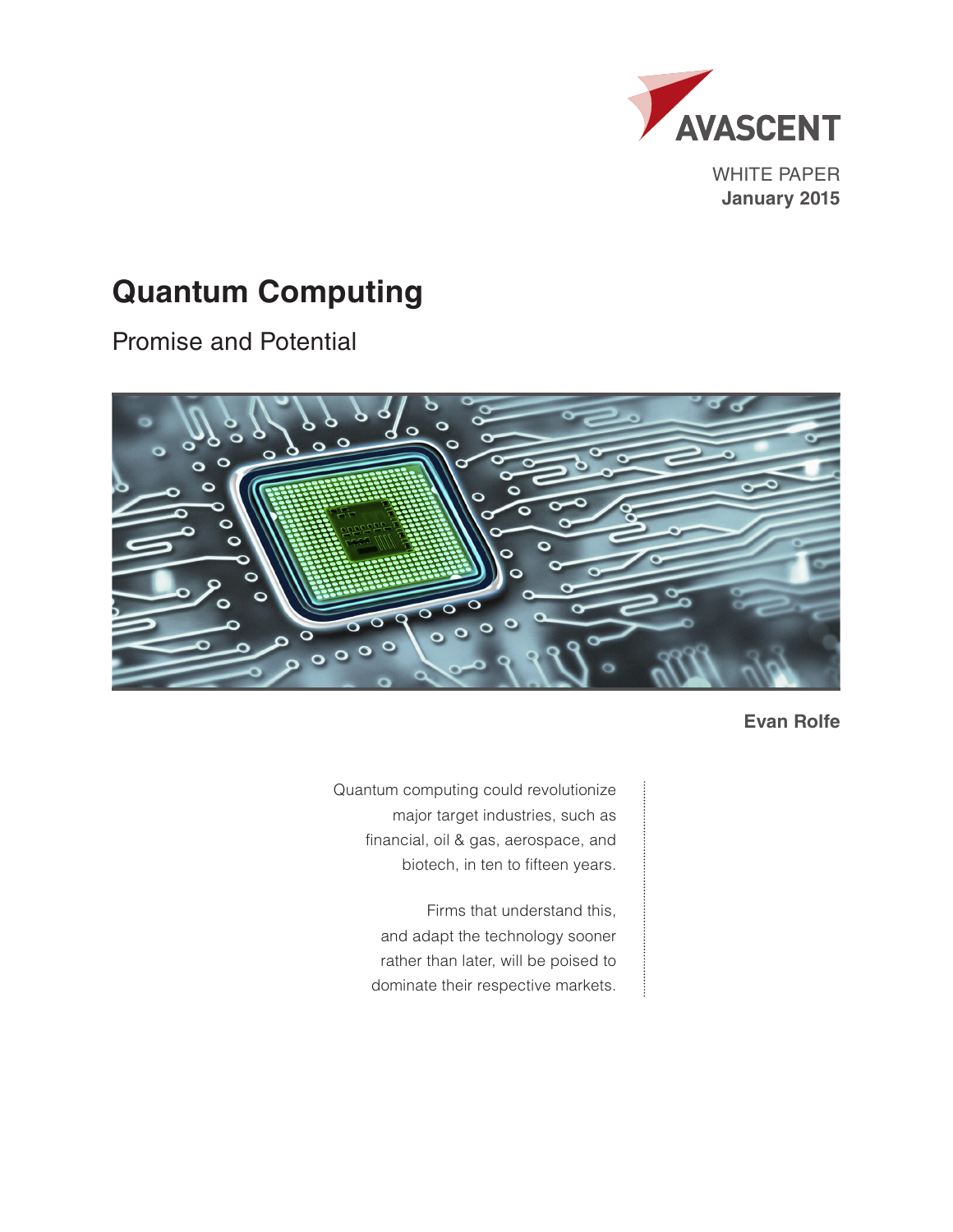QUANTUM COMPUTING

When quantum computing made Time magazine's cover story in February 2014, it served as a reminder that public expectations of this technology are vast and varied. Profound questions remain as to quantum computing's potential, as well as its ultimate impact on the economy and society as a whole.

These questions concerning exactly what quantum computing can and will do pose challenges to a wide range of firms that work in or rely on analytical computing. Businesses must consider how to harness a potentially gamechanging paradigm shift that is still a decade away from being commercially scalable. Meanwhile, the nascent quantum computing industry must demonstrate that its innovations can create value in the real world, not just abstract advances within labs and research centers. Companies that provide analytical software and services must identify when the technology will be sufficiently mature to develop into customer offerings. Each of these groups need to develop a quantum computing strategy that factors in its direct market impact while accommodating the possible second-order commercial effects of this new technology.

Quantum computing will not be adopted in a linear fashion. Given expectations around cost and complexity, implementation is likely to happen at different rates. The speed of this shift for any given industry depends on the ease of implementing quantum computing and the competitive advantage it offers early adopters.

**The potential to dramatically improve analytical computing will reward early action and hinder the prospects of those who choose to lag behind.**

In some cases, firms will integrate quantum computing into their business models quickly and on their own in order to differentiate themselves from their competitors. Industries such as pharmaceuticals, logistics, oilfield services, and tech applications services should be among the first because more computing power can be understandably applied in a manner that supports a clear business case for investment and differentiation from rivals.

The larger pool of potential commercial customers for quantum computing, however, is less likely to adopt the technology in its raw form. Many of these firms will lack the technical ability to develop their own software tools to leverage increased computational power. Being more cost sensitive to technology investment as well, they will rely instead on software providers that can bring to market affordable industry-specific tools, applications, and services with easily seen and understood benefits.

The sooner a company makes the decision to move toward quantum computing, the better prepared it will be to leverage this technology. When the Internet and mobile telecommunications led to a rewriting of the tenets of commerce, those who positioned themselves as first adopters emerged better prepared to effectively utilize new technologies. Their forethought allowed them to experiment and refine their implementation, rather than playing a far costlier game of catch-up with rivals. The importance of early adoption will apply to quantum computing as well: the potential to dramatically improve analytical computing will reward early action and hinder the prospects of those who choose to lag behind, especially in markets where it can be used as a differentiator.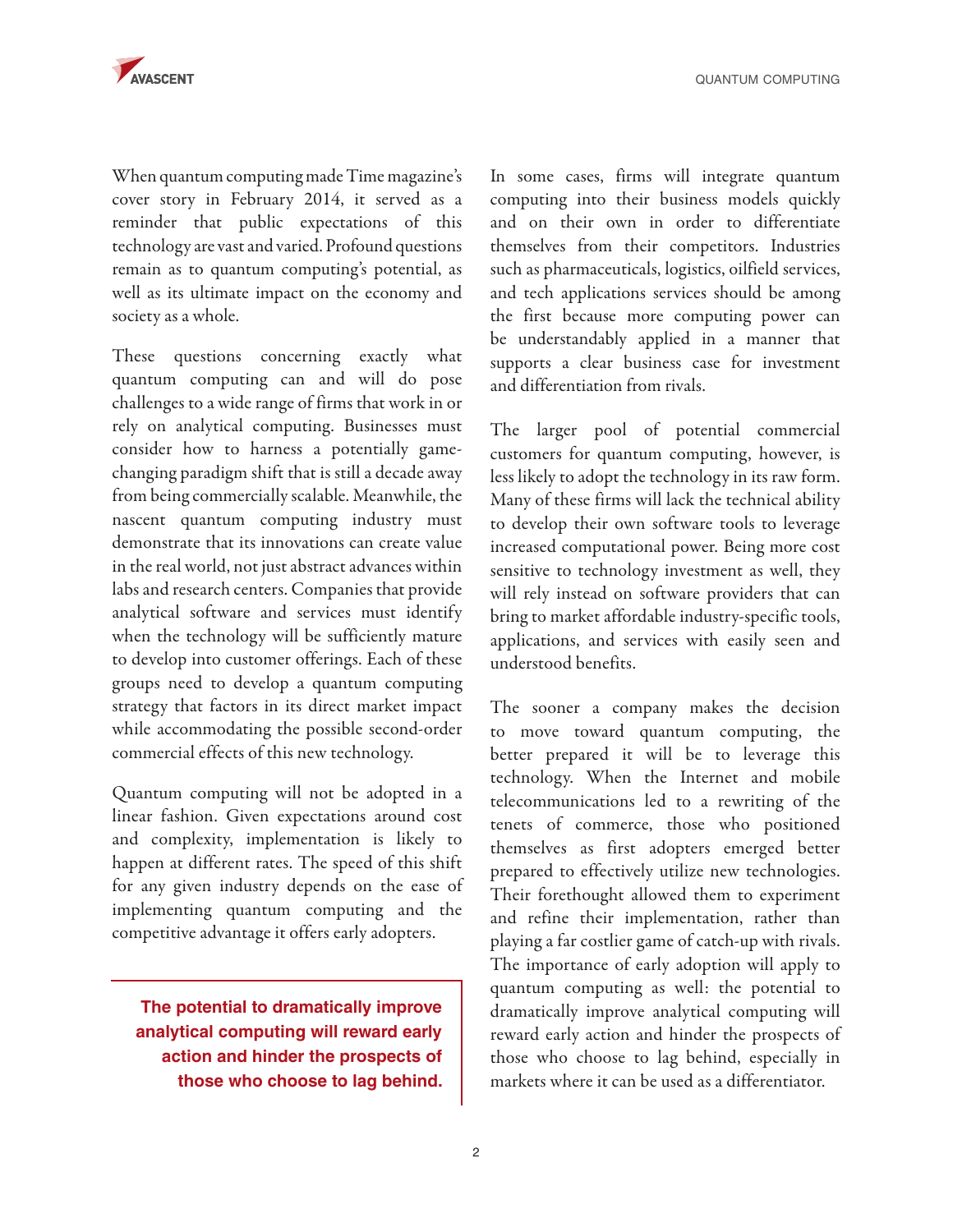

### Real Impact Across the Economy

While there is widespread familiarity with how faster processing power can make a profound difference in productivity, understanding paradigmatic technological shifts is harder. Quantum computing's fundamental advantage over conventional computing results from its ability to process certain types of problems, especially those that rely on "brute-force" computations, exponentially faster than conventional computers. This "quantum speedup" is not just about solving problems faster — it means that quantum computers could quickly solve some problems that are not even feasible today, particularly in machine learning, discrete optimization, and simulation. The implications of these new capabilities could ultimately be felt across broad swaths of society and the economy:

### *Machine Learning*

Quantum computing has the potential to dramatically improve machine-learning algorithms, which learn from data in order to make decisions or predictions. A quantum computer can process high-dimensional data exponentially faster than a conventional computer, which allows identification and recognition of items or patterns, including objects, faces, speech, and handwriting, as fast as or faster than a human. This should lead to improvements in predictive analytics, search engines, and complex data analysis. Machine learning also allows computers to determine how to process complex data, enabling potential technology such as self-driving cars and robots with manual dexterity. Ultimately, the improvement in machine learning from quantum computing could have a major societal impact, potentially automating many positions in the services, manufacturing, and agricultural

sectors that rely on pattern recognition, moderate manual dexterity, and decision making.

### *Discrete Optimization*

The ability of quantum computers to work with data exponentially faster than conventional computers will have a particularly strong impact for optimization problems, which are typically very data intensive. Quantum computing-based optimization could be used to further refine logistics by optimizing network usage and resource allocation to meet day-to-day requirements. In a similar vein, it can be used for allocating investments in the financial markets, or to help a multinational corporation best apply its workforce to a new line of business, or grow an overseas market faster than rivals. Quantum computing has one of its best uses and clearest cases for investment in addressing these difficult, data-intensive problems, provided the computer has a sufficiently powerful processor.

**With quantum computing, a number of operations and processes used for simulations could be performed exponentially faster.**

### *Simulation*

Although the algorithms and heuristics used for simulations have improved significantly, many are limited by processing time. With quantum computing, a number of operations and processes used for simulations could be performed exponentially faster, allowing users to run more accurate simulations that would be too slow to be practical on contemporary computers. This impact should be felt across industries, such as pharmaceuticals, biochemistry, and engineering,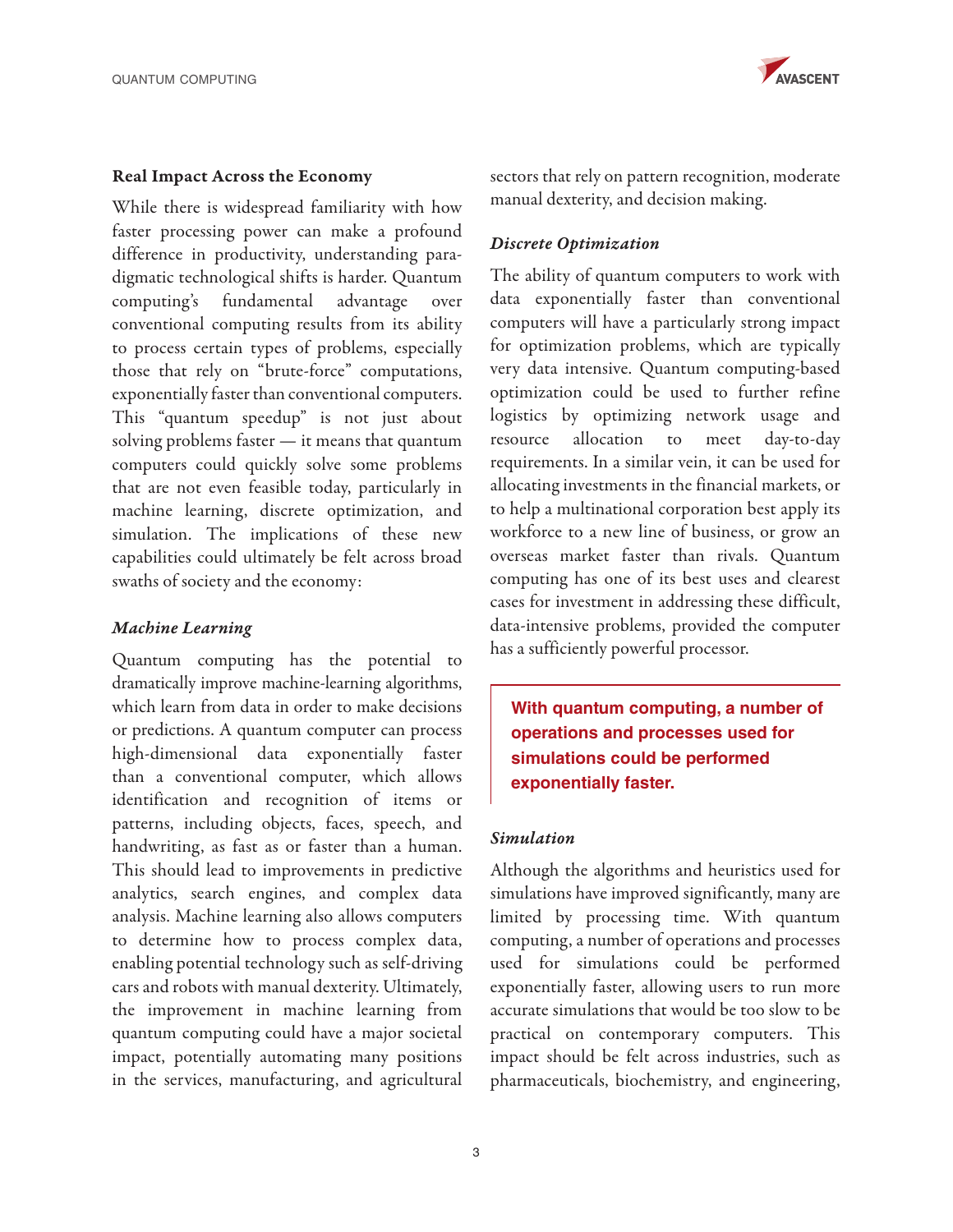

QUANTUM COMPUTING

where companies could create competitive advantages by refining their products and processes using quantum computing-based simulation.

### *Decryption*

Decryption utilizing prime number factorization on quantum computers has the potential to allow almost any message encrypted using today's standards to be read, heard or viewed. This potential ability to decrypt any communication holds significant interest to intelligence agencies and will have profound implications for commerce, national security and civil society. Therefore, a thorough understanding of the ramifications from this aspect of quantum computing is essential.

### From Over the Horizon to On the Horizon

It is clear is that a commercially scalable quantum system will almost certainly be available within the next 30 years. Most forecasts predict this will happen in about a decade, with some arriving at a date fifteen years from now. Given that the iPhone is only 8 years old, it is easy to see how the combined power of new software and hardware can usher in a technological revolution with all the hallmarks of a science fiction story.

Amid all the enthusiasm, it is important to recognize that such a future is not assured. The current challenges—articulating quantum computing's wider applicability beyond labs and universities, working through engineering hurdles, and ensuring accessibility to end users—must be overcome to ensure widespread implementation, and must not be underestimated.

For all their promise, it is important to acknowledge that today's quantum computers are

## **For all their promise, it is important to acknowledge that today's quantum computers are incredibly difficult to utilize effectively.**

incredibly difficult to utilize effectively. Beyond the obstacles inherent to working with a nascent technology, the quantum computing algorithms are somewhat unlike those used by conventional computers. In addition to the programing challenges, one must optimize algorithms to quantum computers in order to take advantage of the leap in speed. Such difficulties may initially constrain commercialization to applications where there is an emphasis on research and development efforts. It will take time to build a knowledge base of how to effectively use existing quantum computers, especially among less dedicated users.

Even so, firms willing to invest time and resources in this new technology are likely to obtain a distinct advantage over those who choose to wait until quantum computing is fully mature. There will be a steep learning curve given the complexity and still undiscovered potential of quantum computing. Those who are quickest to move past that initial phase however, will be among the first to benefit, especially if they develop tools or applications that can be marketed to end customers.

### Quantum Computing Technology Trajectory

Unlike the previous example of the iPhone, a mass consumer product designed to tie together a personal technology ecosystem, quantum computing adoption will likely occur in one or a few key industries at first. Once utilization of quantum computing becomes a clear differentiator, then it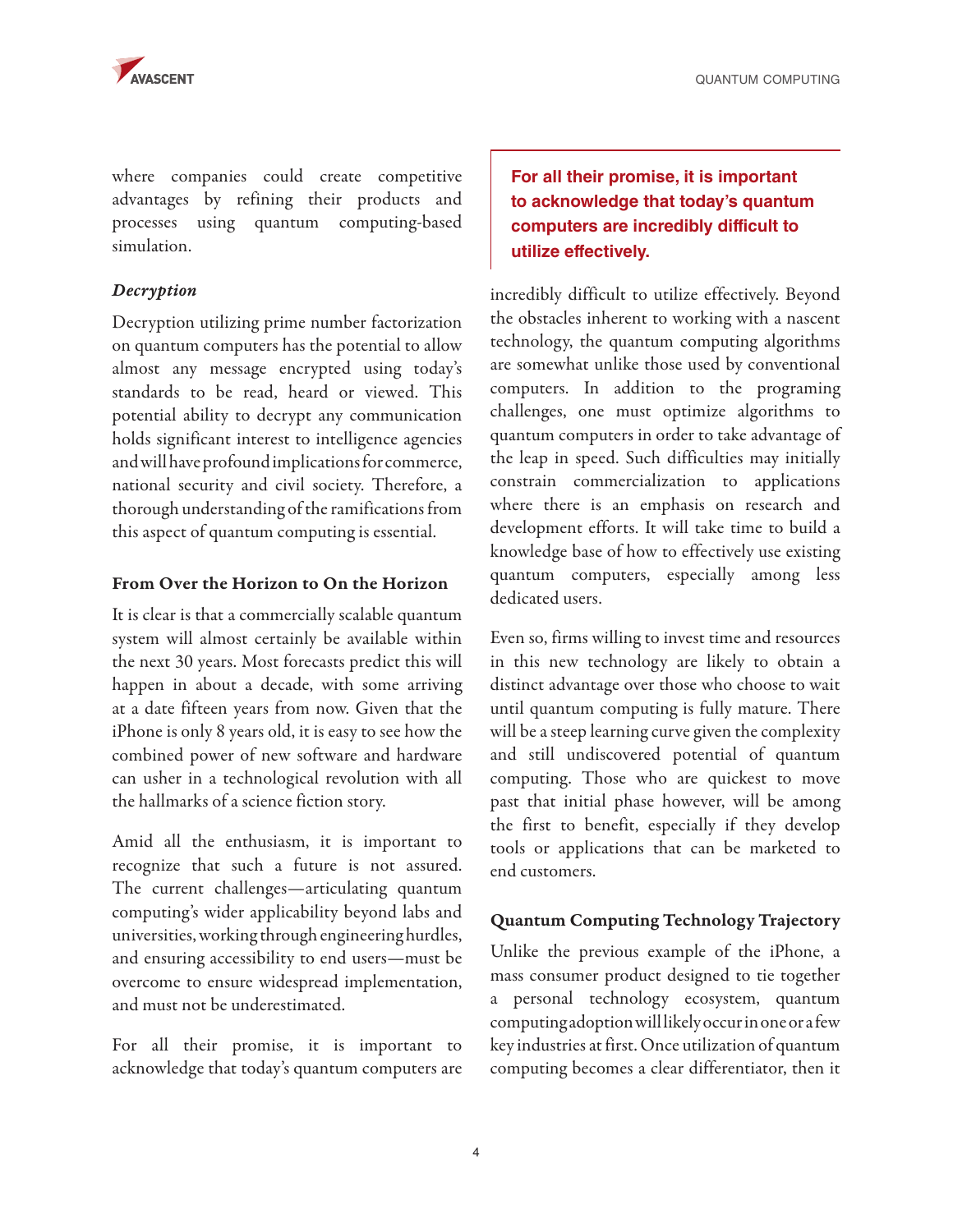

can be expected that competition within those sectors, and in similar ones, will drive adoption.

In extremely competitive industries that already have extensive usage of advanced analytics, such as pharmaceuticals, logistics, and oilfield services, among others, firms will likely implement quantum computing technology internally, allowing them to develop proprietary algorithms in order to create a competitive advantage. This allows the exploration of the technology in a way that sets up a so-called first-mover advantage, even if the today's quantum computers are not yet mature.

The implication, from a competitive perspective, is that some sectors may be disrupted by a quantum computing-enabled firm that has been quietly working on the implementation, then suddenly springs its expertise upon the market without warning. From a strategic perspective, firms willing to invest in a quantum computer may be better served to experiment on their own without signaling to rivals how far along they are.

**Some sectors may be disrupted by a quantum computing-enabled firm that has been quietly working on the implementation, then suddenly springs its expertise upon the market without warning.** 

At the same time, there are also many industries where IT systems are not a significant differentiator. There may be sectors that lag considerably in adopting quantum computing until reliable and affordable off-the shelf software and services come to market. This puts a greater responsibility on the shoulders of technology firms that can develop quantum computing-based platforms, tools, and algorithms capable of

becoming industry standards. It also creates the potential for quantum computing software or services providers to build a first-mover advantage to corner the market for quantum computingbased software, similar to how iTunes built its position as a leading online music store by first making that capability easily accessible to consumers.

Some firms are already positioning themselves as early movers in making quantum computing accessible to industry. QXBranch, a spin-off of Australian Aerospace Concepts, is collaborating with Lockheed Martin to begin developing quantum computing applications for the financial, oil & gas, aerospace and biotech sectors. The DNA SEQ Alliance is focused on genome analysis for cancer and pharmaceutical research, while 1QBit uses quantum annealing to solve optimization problems. Additionally, D-Wave, which produces quantum computing hardware, is also working with customers to make quantum computing more accessible to programmers.

### Preparing for Tomorrow, Today

Avascent's experience in market research and analysis can help organizations develop a deliberate and long-term approach toward quantum computing.

Avascent is well positioned to:

- Create readiness strategies for firms looking to use the technology as a differentiator or to understand the competitive impact
- Explore the propensity of new customer sets to adopt disruptive technology
- Identify the best ways to ascertain customer requirements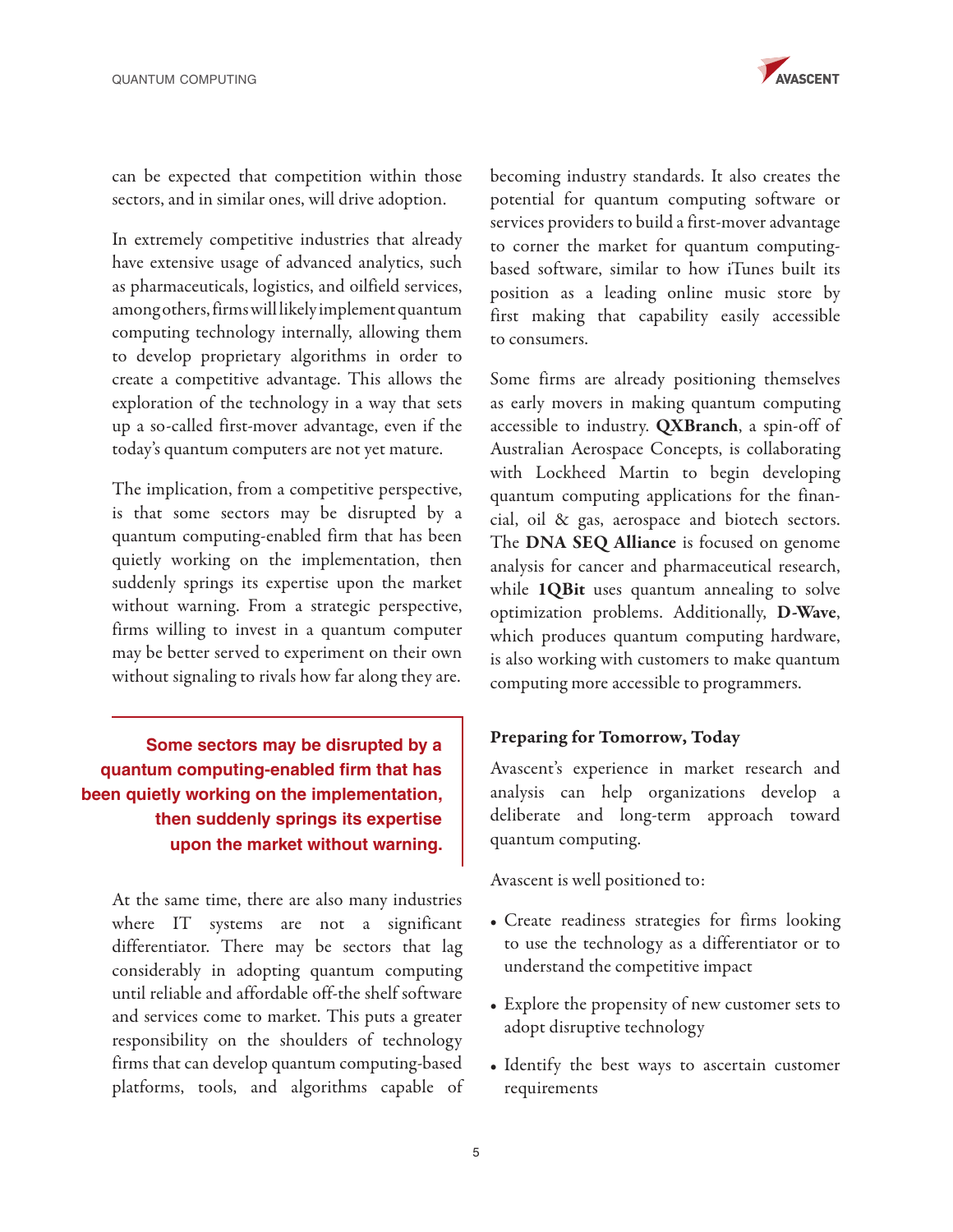

- Analyze value chains and market landscape to identify and assess sales channels
- Help technology developers shape offerings to meet expected user needs

In an era of urgent demands on executives' attention and pressure on technology spending, some will clearly conclude that the sensible approach to quantum computing is to wait and see if the promise and potential pan out during the coming decades. This is a far riskier course of action than it appears. An awareness is growing that quantum computing can have a transformative impact on business, government and civil society. It is for good reason that quantum computing is gracing the covers of major news magazines and drawing the interest of some of the world's most forward-thinking research institutions and companies. How quickly it can deliver on this potential depends on the willingness of firstgeneration users to drive ahead with the technology while simultaneously working to make quantum computing affordable and widely accessible.